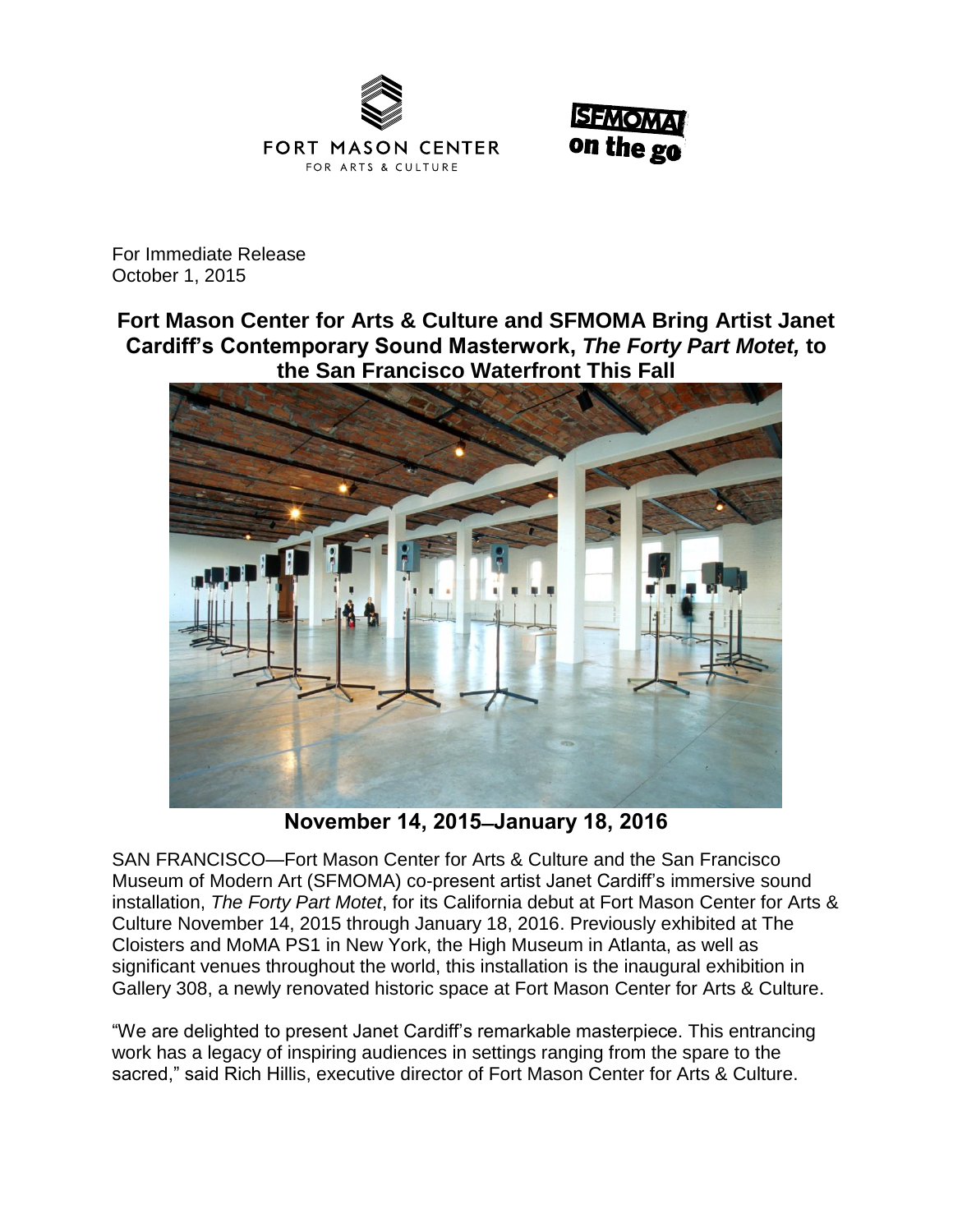"Experiencing a 400-year-old motet in this historic space, within view of the San Francisco Bay, will be a powerful addition to that legacy."

Created in 2001 and considered Cardiff's masterwork, *The Forty Part Motet* is a reworking of *Spem in Alium* by English composer Thomas Tallis (ca. 1505-1585) in a 40-part choral performance. Performed by a choir in Salisbury Cathedral, individually recorded parts play back through 40 speakers arranged in an oval formation. Visitors can walk throughout the installation, listening to individual voices as well as the combined symphony of sounds that together create a transcendent experience. On loan from local collectors Pamela and Richard Kramlich's world-renowned holdings of video and media art and Tate, through the Tate Americas Foundation, the installation's 14 minute audio loop includes 11 minutes of singing and three minutes of intermission.

"Cardiff's address of the audience as a single person, free to move on stage, is part of what makes her work so emotionally intense," says Rudolf Frieling, curator of media arts at SFMOMA. "She creates a one-to-one relationship between the listener and a human voice that's very intimate, even in a public setting."

Sound artist Janet Cardiff is internationally recognized for immersive multimedia works which have been exhibited extensively around the globe. Cardiff originally studied photography and print-making before experimenting with sound and moving image, and first gained international distinction in the art world in the mid-1990s for her site-specific audio walks. Born in Canada, she currently lives in rural British Columbia, and works in collaboration with her husband and partner, George Bures Miller. Representing Canada at the 49th Venice Biennale in 2001, Cardiff and Miller received the Biennale's Premio Prize and Benesse Prize. Cardiff and Miller's work has also been included in recent group exhibitions and biennales such as *Soundscapes* at The National Gallery, London, the 19th Biennale of Sydney in 2014, and dOCUMENTA (13). The artists also recently debuted new site-specific commissions for Fondation Louis Vuitton, Paris, The Menil Collection, Houston, and the Museo Nacional Centro de Arte Reina Sofia, Madrid, Spain.

Cardiff's solo works are included in major public and private collections in the United States and abroad, including SFMOMA's collection. SFMOMA has additionally commissioned two audio and video works by Cardiff: *Chiaroscuro 1* (1997), made for the exhibition *Present Tense: Nine Artists in the Nineties*; and *The Telephone Call* (2001), featured in *010101: Art in Technological Times*.

The presentation of *The Forty Part Motet* and the partnership between SFMOMA and the Fort Mason Center for Arts & Culture conclude SFMOMA On the Go—the museum's extensive and dynamic off-site programming while its building is temporarily closed for [expansion](http://future.sfmoma.org/) construction. The new SFMOMA will open in spring 2016.

# **Exhibition Tickets**

Tickets are complimentary and can be reserved at MotetTickets.org. Fort Mason Center for Arts & Culture supporters and SFMOMA members can reserve tickets beginning on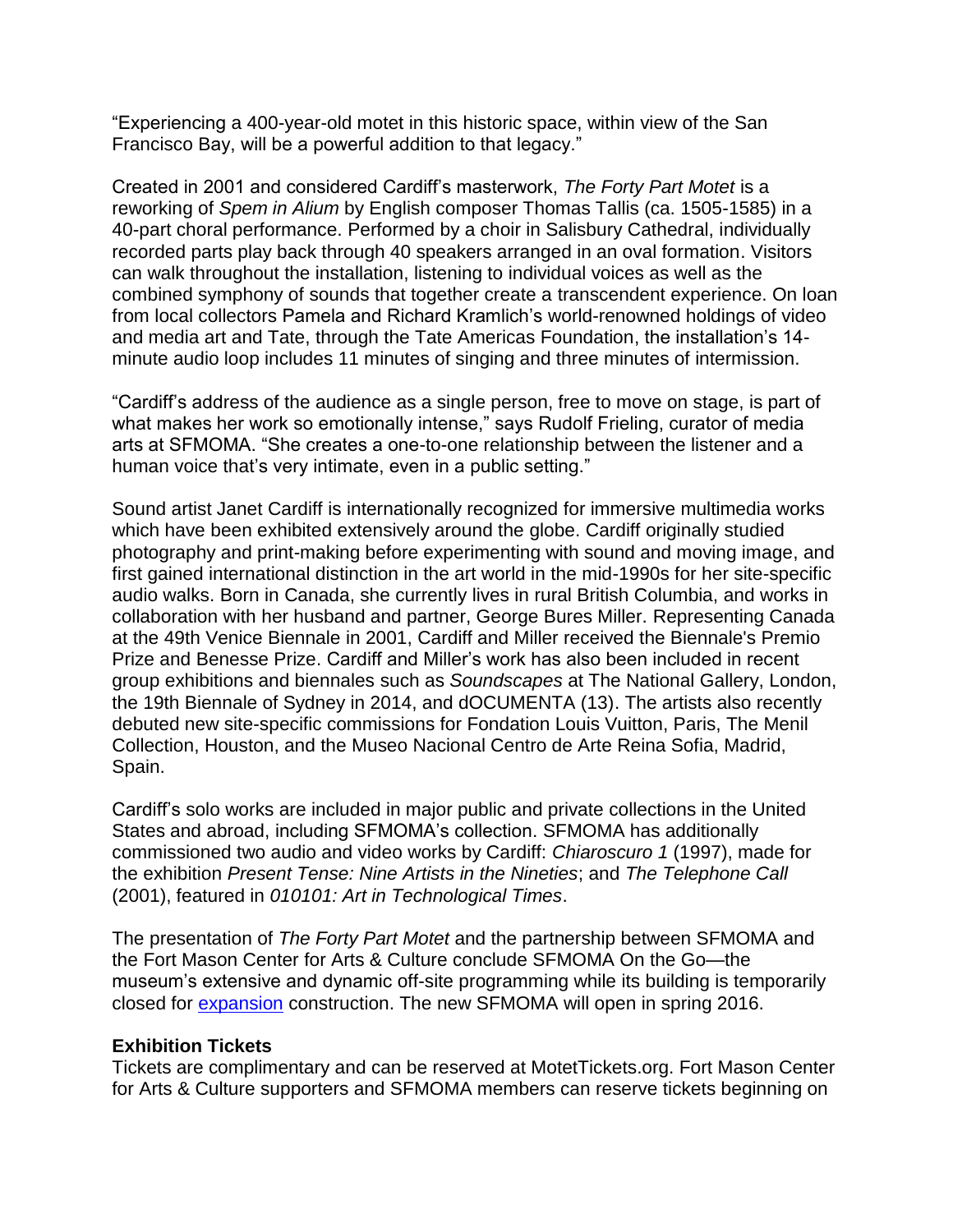Thursday, October 1. Tickets will be available to the general public on Thursday, October 15. Due to anticipated demand, visitors are encouraged to reserve tickets in advance. A limited number of same-day tickets will be available to visitors throughout the installation.

### **Artist Talk**

Saturday, November 14, 2015, 2 p.m. Cowell Theater, Fort Mason Center

SFMOMA and Fort Mason Center for Arts & Culture present an Artist Talk with Janet Cardiff and George Bures Miller. The artists will discuss the immersive multimedia works in which they utilize complex installation techniques and layered audio tracks to create transcendent multisensory experiences addressing themes such as time, voyeurism, dreams and mystery.

### **Exhibition Organization**

*The Forty Part Motet* by Janet Cardiff is co-presented by Fort Mason Center and the San Francisco Museum of Modern Art.

Generous support is provided by Linda and Jon Gruber and Roselyne Chroman Swig.

Kind loan support is provided by the Kramlich Collection and Tate, through the Tate Americas Foundation.

# **About Gallery 308**

*The Forty Part Motet* is the inaugural installation in Fort Mason Center for Arts & Culture's newest exhibition and venue space, Gallery 308. The 4,000 square-foot gallery space originally housed the maritime trade and repair shops at Fort Mason.

Gallery 308 has been meticulously rehabilitated to its original industrial aesthetic. Restored by Jensen Architects, the creators of SFMOMA's acclaimed roof-top garden, the sparse yet elegant gallery boasts panoramic views of San Francisco Bay. The transformation of this former military waterfront building into a light-filled arts exhibition and events space is part of a larger campus-wide reinvigoration of the Center's cultural offerings, and the overarching initiative to enhance the campus' public spaces, as originally envisioned by 2012 design competition winners West 8.

# **About Fort Mason Center for Arts & Culture**

Decommissioned by the U.S. Army in 1962 and converted from a military installation into a nonprofit cultural center in 1977, Fort Mason Center for Arts & Culture has long been host to a lively mix of arts, educational and cultural programming on San Francisco's northern waterfront. Each year, Fort Mason Center for Arts & Culture provides more than \$2 million in support to local arts organizations, enabling groups to produce diverse and innovative art works at the historic waterfront campus. With a nearly four-decade history as an arts and culture destination in a National Park setting, Fort Mason Center for Arts & Culture is now focused on reinvigorating its programming